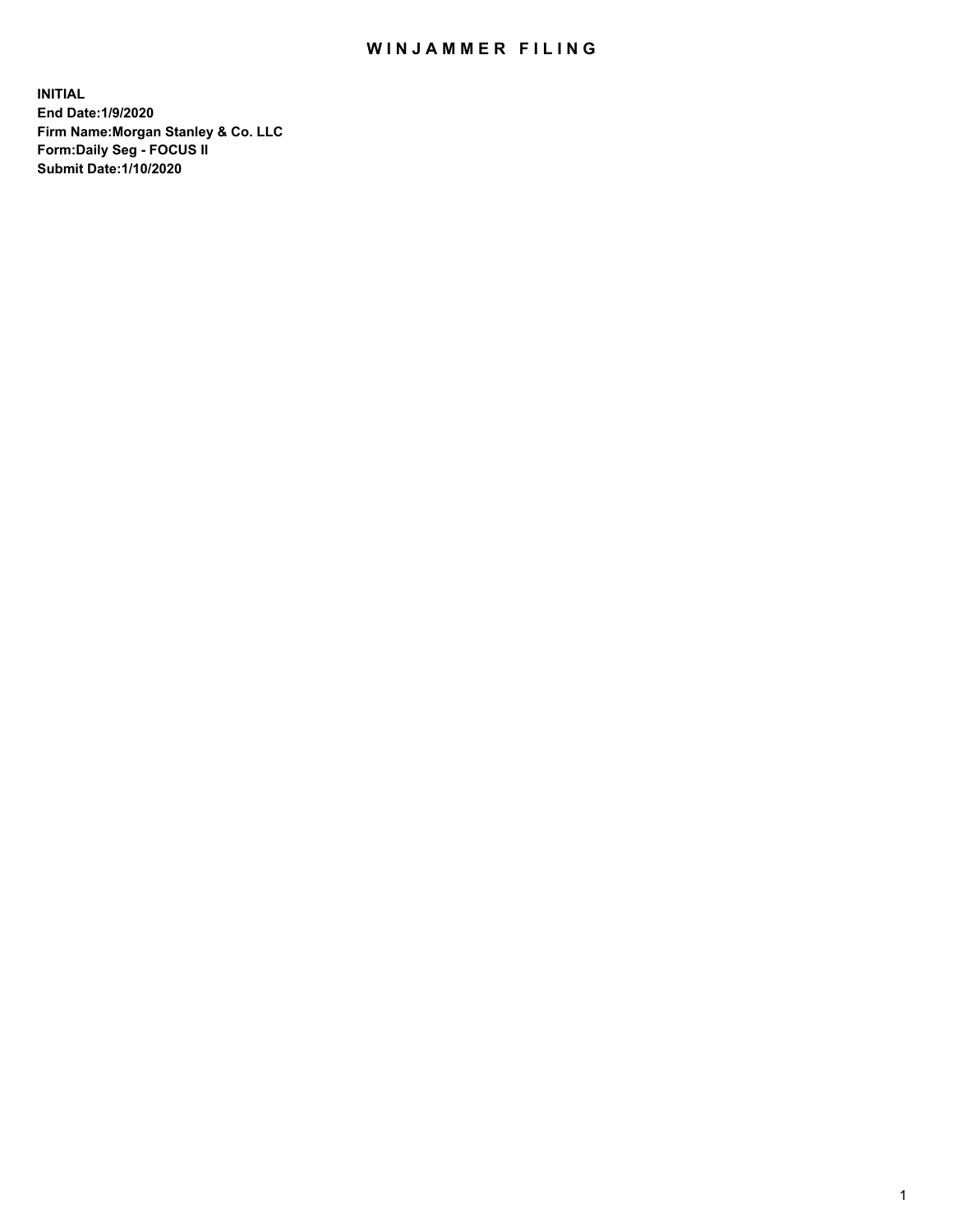**INITIAL End Date:1/9/2020 Firm Name:Morgan Stanley & Co. LLC Form:Daily Seg - FOCUS II Submit Date:1/10/2020 Daily Segregation - Cover Page**

| Name of Company                                                                                                                                                                                                                                                                                                                | Morgan Stanley & Co. LLC                   |
|--------------------------------------------------------------------------------------------------------------------------------------------------------------------------------------------------------------------------------------------------------------------------------------------------------------------------------|--------------------------------------------|
| <b>Contact Name</b>                                                                                                                                                                                                                                                                                                            | <b>Ikram Shah</b>                          |
| <b>Contact Phone Number</b>                                                                                                                                                                                                                                                                                                    | 212-276-0963                               |
| <b>Contact Email Address</b>                                                                                                                                                                                                                                                                                                   | Ikram.shah@morganstanley.com               |
| FCM's Customer Segregated Funds Residual Interest Target (choose one):<br>a. Minimum dollar amount: ; or<br>b. Minimum percentage of customer segregated funds required:%; or<br>c. Dollar amount range between: and; or<br>d. Percentage range of customer segregated funds required between:% and%.                          | 235,000,000<br><u>0</u><br><u>00</u><br>00 |
| FCM's Customer Secured Amount Funds Residual Interest Target (choose one):<br>a. Minimum dollar amount: ; or<br>b. Minimum percentage of customer secured funds required:%; or<br>c. Dollar amount range between: and; or<br>d. Percentage range of customer secured funds required between:% and%.                            | 140,000,000<br><u>0</u><br><u>00</u><br>00 |
| FCM's Cleared Swaps Customer Collateral Residual Interest Target (choose one):<br>a. Minimum dollar amount: ; or<br>b. Minimum percentage of cleared swaps customer collateral required:% ; or<br>c. Dollar amount range between: and; or<br>d. Percentage range of cleared swaps customer collateral required between:% and%. | 92,000,000<br><u>0</u><br><u>00</u><br>0 Q |

Attach supporting documents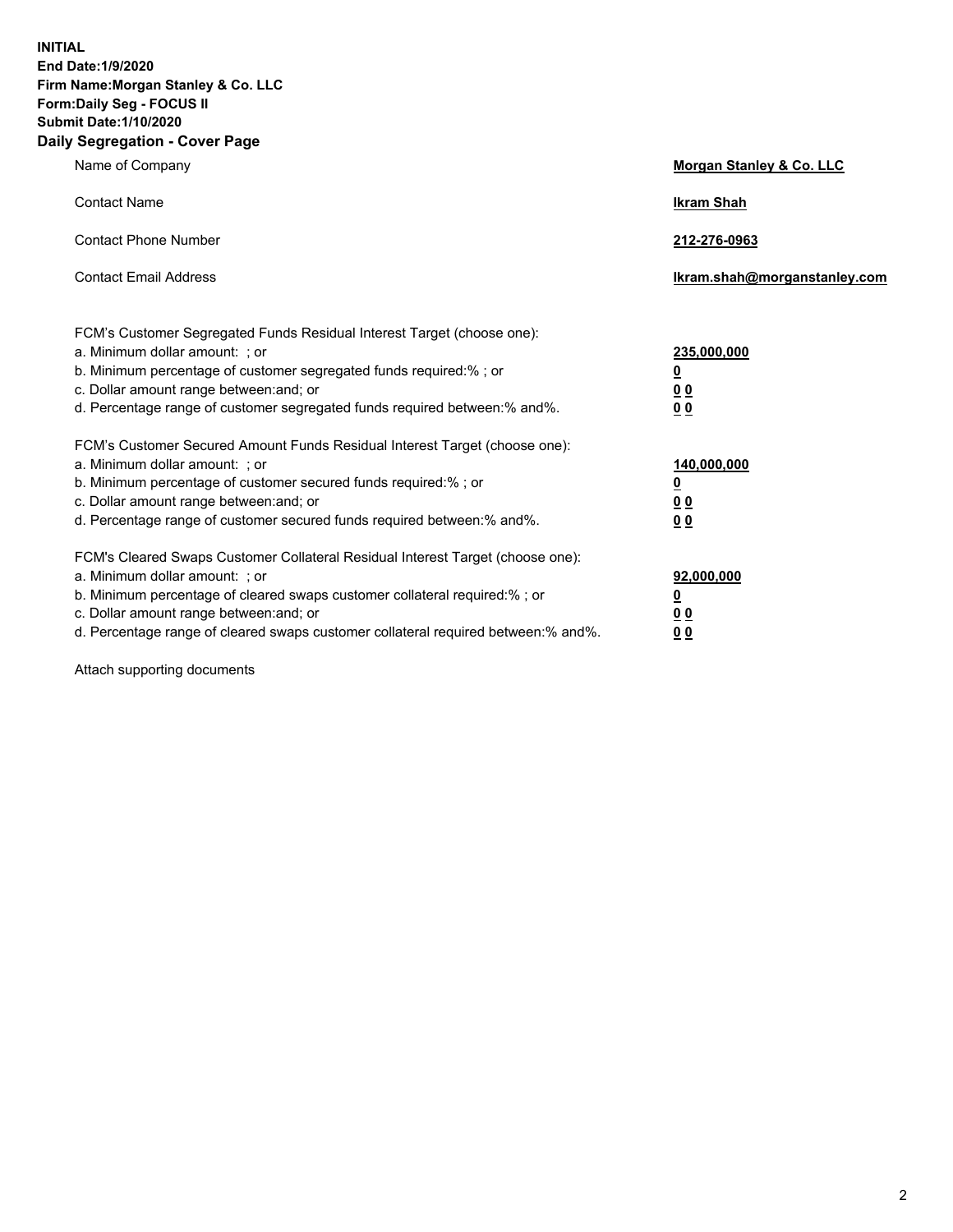## **INITIAL End Date:1/9/2020 Firm Name:Morgan Stanley & Co. LLC Form:Daily Seg - FOCUS II Submit Date:1/10/2020 Daily Segregation - Secured Amounts** Foreign Futures and Foreign Options Secured Amounts Amount required to be set aside pursuant to law, rule or regulation of a foreign

- government or a rule of a self-regulatory organization authorized thereunder 1. Net ledger balance - Foreign Futures and Foreign Option Trading - All Customers A. Cash **3,224,323,426** [7315] B. Securities (at market) **2,150,778,094** [7317] 2. Net unrealized profit (loss) in open futures contracts traded on a foreign board of trade **137,036,792** [7325] 3. Exchange traded options a. Market value of open option contracts purchased on a foreign board of trade **2,743,352** [7335] b. Market value of open contracts granted (sold) on a foreign board of trade **-5,686,263** [7337] 4. Net equity (deficit) (add lines 1. 2. and 3.) **5,509,195,401** [7345] 5. Account liquidating to a deficit and account with a debit balances - gross amount **100,185,165** [7351] Less: amount offset by customer owned securities **-98,739,652** [7352] **1,445,513** 6. Amount required to be set aside as the secured amount - Net Liquidating Equity Method (add lines 4 and 5) 7. Greater of amount required to be set aside pursuant to foreign jurisdiction (above) or line 6. FUNDS DEPOSITED IN SEPARATE REGULATION 30.7 ACCOUNTS 1. Cash in banks A. Banks located in the United States **444,515,168** [7500] B. Other banks qualified under Regulation 30.7 **601,424,732** [7520] **1,045,939,900** 2. Securities A. In safekeeping with banks located in the United States **244,296,754** [7540] B. In safekeeping with other banks qualified under Regulation 30.7 **0** [7560] **244,296,754** [7570] 3. Equities with registered futures commission merchants A. Cash **9,756,872** [7580] B. Securities **0** [7590] C. Unrealized gain (loss) on open futures contracts **6,042,757** [7600] D. Value of long option contracts **0** [7610] E. Value of short option contracts **0** [7615] **15,799,629** [7620] 4. Amounts held by clearing organizations of foreign boards of trade A. Cash **0** [7640] B. Securities **0** [7650] C. Amount due to (from) clearing organization - daily variation **0** [7660] D. Value of long option contracts **0** [7670] E. Value of short option contracts **0** [7675] **0** [7680] 5. Amounts held by members of foreign boards of trade A. Cash **2,360,380,520** [7700] B. Securities **1,906,481,340** [7710] C. Unrealized gain (loss) on open futures contracts **130,994,035** [7720] D. Value of long option contracts **2,743,352** [7730] E. Value of short option contracts **-5,686,263** [7735] **4,394,912,984**
- 6. Amounts with other depositories designated by a foreign board of trade **0** [7760]
- 7. Segregated funds on hand **0** [7765]
- 8. Total funds in separate section 30.7 accounts **5,700,949,267** [7770]
- 9. Excess (deficiency) Set Aside for Secured Amount (subtract line 7 Secured Statement Page 1 from Line 8)
- 10. Management Target Amount for Excess funds in separate section 30.7 accounts **140,000,000** [7780]
- 11. Excess (deficiency) funds in separate 30.7 accounts over (under) Management Target **50,308,353** [7785]

**0** [7305]

[7354] **5,510,640,914** [7355]

**5,510,640,914** [7360]

[7530]

[7740] **190,308,353** [7380]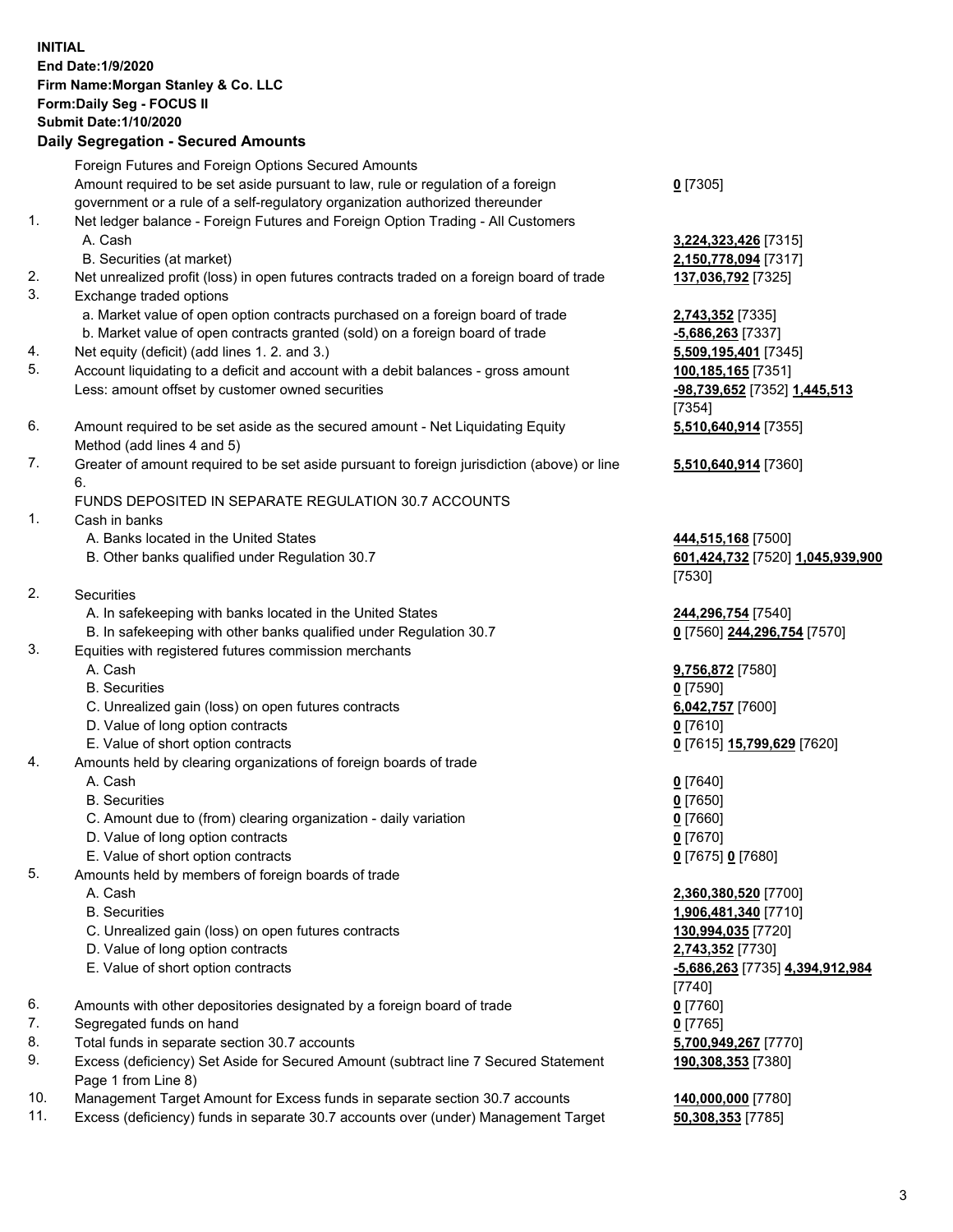**INITIAL End Date:1/9/2020 Firm Name:Morgan Stanley & Co. LLC Form:Daily Seg - FOCUS II Submit Date:1/10/2020 Daily Segregation - Segregation Statement** SEGREGATION REQUIREMENTS(Section 4d(2) of the CEAct) 1. Net ledger balance A. Cash **10,069,100,497** [7010] B. Securities (at market) **6,107,228,823** [7020] 2. Net unrealized profit (loss) in open futures contracts traded on a contract market **1,201,448,306** [7030] 3. Exchange traded options A. Add market value of open option contracts purchased on a contract market **314,645,351** [7032] B. Deduct market value of open option contracts granted (sold) on a contract market **-300,436,004** [7033] 4. Net equity (deficit) (add lines 1, 2 and 3) **17,391,986,973** [7040] 5. Accounts liquidating to a deficit and accounts with debit balances - gross amount **203,150,310** [7045] Less: amount offset by customer securities **-202,059,121** [7047] **1,091,189** [7050] 6. Amount required to be segregated (add lines 4 and 5) **17,393,078,162** [7060] FUNDS IN SEGREGATED ACCOUNTS 7. Deposited in segregated funds bank accounts A. Cash **4,059,489,462** [7070] B. Securities representing investments of customers' funds (at market) **0** [7080] C. Securities held for particular customers or option customers in lieu of cash (at market) **825,983,587** [7090] 8. Margins on deposit with derivatives clearing organizations of contract markets A. Cash **7,153,787,204** [7100] B. Securities representing investments of customers' funds (at market) **0** [7110] C. Securities held for particular customers or option customers in lieu of cash (at market) **5,281,245,236** [7120] 9. Net settlement from (to) derivatives clearing organizations of contract markets **342,160,420** [7130] 10. Exchange traded options A. Value of open long option contracts **314,645,351** [7132] B. Value of open short option contracts **-300,436,004** [7133] 11. Net equities with other FCMs A. Net liquidating equity **3,371,275** [7140] B. Securities representing investments of customers' funds (at market) **0** [7160] C. Securities held for particular customers or option customers in lieu of cash (at market) **0** [7170] 12. Segregated funds on hand **0** [7150] 13. Total amount in segregation (add lines 7 through 12) **17,680,246,531** [7180] 14. Excess (deficiency) funds in segregation (subtract line 6 from line 13) **287,168,369** [7190]

- 15. Management Target Amount for Excess funds in segregation **235,000,000** [7194]
- 16. Excess (deficiency) funds in segregation over (under) Management Target Amount Excess

**52,168,369** [7198]